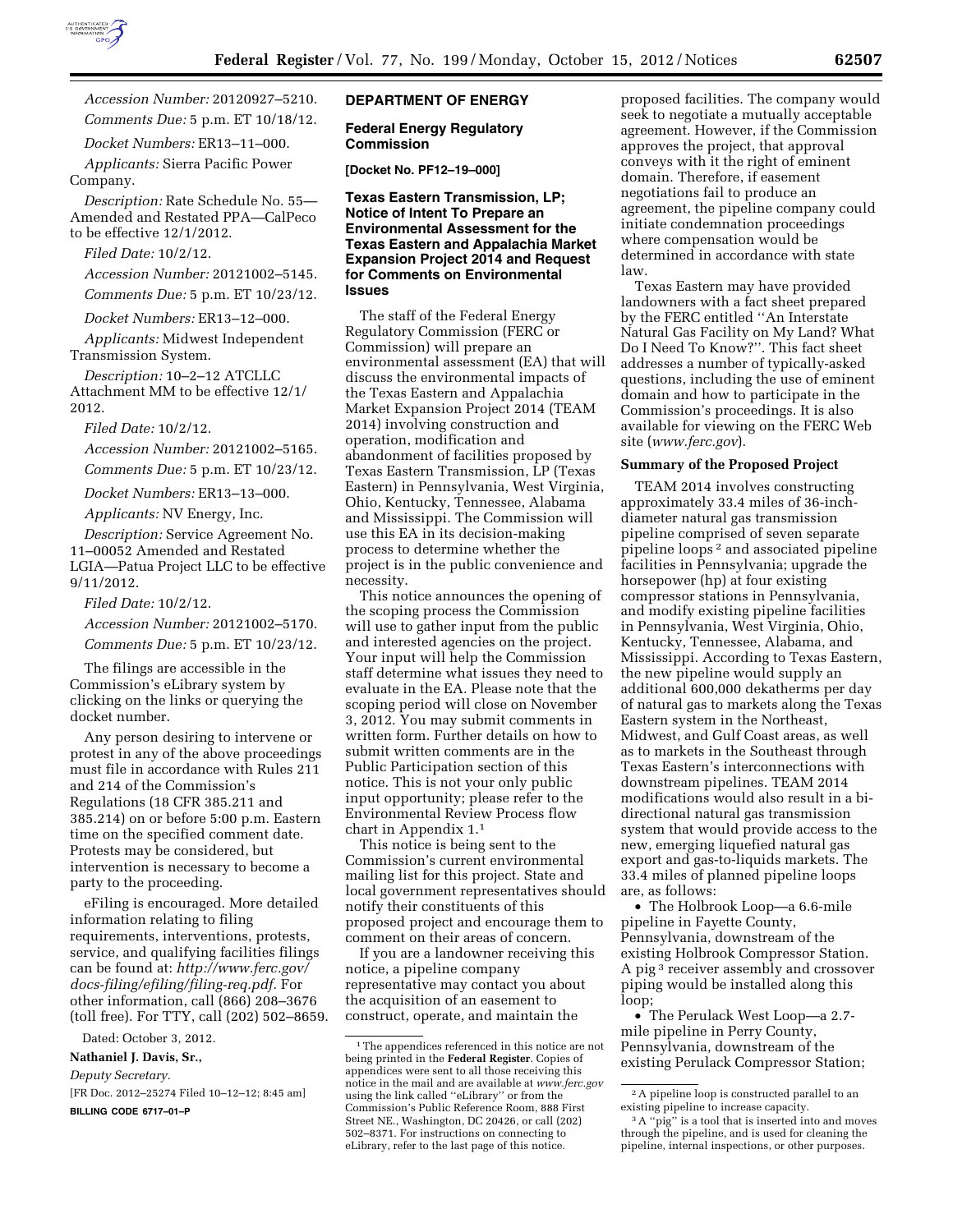• The Perulack East Loop—5.3-mile pipeline in Perry County, Pennsylvania, downstream of the existing Perulack Compressor Station. A pig receiver assembly and crossover piping would be installed along this loop;

• The Shermans Dale Loop—7.1-mile pipeline in Dauphin County, Pennsylvania, downstream of the existing Shermans Dale Compressor Station. A pig receiver assembly and crossover piping would be installed along this loop;

• The Grantville West Loop—a 2.4 mile pipeline in Lebanon County, Pennsylvania, downstream of the existing Grantville Compressor Station;

• The Grantville East Loop—a 3.8 mile pipeline in Lebanon County, Pennsylvania, downstream of the existing Grantville Compressor Station. A pig receiver assembly and crossover piping would be installed along this loop; and

• The Bernville Loop—a 5.5-mile pipeline in Berks County, Pennsylvania, downstream of the existing Bernville Compressor Station. A pig receiver assembly and crossover piping would be installed along this loop.

In addition, as part of TEAM 2014, Texas Eastern plans to add approximately 80,060 hp of compression and aboveground facility modifications at four existing Texas Eastern compressor stations:

• Uniontown Compressor Station—a paper uprate (software update to meet maximum hp) of one existing electric unit and power uprate (replacing hardware to improve hp) of two existing gas turbine units;

• Delmont Compressor Station installation of one new gas turbine compressor unit, one new electric unit, and abandonment of one gas turbine unit and six gas-reciprocating units;

• Armagh Compressor Station installation of a new gas compressor unit; and

• Entriken Compressor Station installation of a new gas compressor unit.

TEAM 2014 would require modifications to numerous existing facilities to allow bi-directional flow/ transmission of natural gas. These facilities include 18 existing compressor stations, 17 separate and existing pig launcher and receiver sites, and two existing meter and regulating facilities between Pennsylvania and Mississippi. These are described in Appendix 2. Although these modifications would occur at existing facilities, temporary workspaces may be needed outside of the existing/maintained facility footprints. The general location of the

project facilities are shown in Appendix 3.

## **Land Requirements for Construction**

Texas Eastern is still in the planning phase of the project, and workspace requirements have not been finalized. However, TEAM 2014 would disturb approximately 1191.5 acres and install or modify about 12 miles of new access roads. The construction and operation of the pipeline loops would be mostly collocated adjacent to existing pipelines and would affect about 547.1 acres of land in Berks, Dauphin, Fayette, Lebanon, and Perry Counties, Pennsylvania. In addition, 48 new access roads would be required. Modifications at the compressor stations would be confined to the existing facility property and would temporarily affect 124 acres in Fayette, Westmoreland, Indiana and Huntingdon, Pennsylvania. Workspace for the bi-directional flow modifications is planned to temporarily impact about 520.4 acres within or adjacent to existing facilities in the following counties: Marshall County, West Virginia; Monroe, Noble, Athens, Meigs, and Scioto Counties, Ohio; Bath, Madison, Lincoln, Casey, and Monroe Counties, Kentucky; Trousdale, Wilson, Rutherford, Williamson, Giles, and Lawrence Counties, Tennessee; Colbert County, Alabama; and Itawamba, Monroe, Oktibbeha, Attala, Madison, Hinds, and Jefferson Counties, Mississippi.

### **The EA Process**

The National Environmental Policy Act (NEPA) requires the Commission to take into account the environmental impacts that could result from an action whenever it considers the issuance of a Certificate of Public Convenience and Necessity. NEPA also requires us 4 to discover and address concerns the public may have about proposals. This process is referred to as ''scoping.'' The main goal of the scoping process is to focus the analysis in the EA on the important environmental issues. By this notice, the Commission requests public comments on the scope of the issues to address in the EA. We will consider all filed comments during the preparation of the EA.

In the EA we will discuss impacts that could occur as a result of the construction and operation of the proposed project under these general headings:

• Geology and soils;

• land use;

• water resources, fisheries, and wetlands;

- cultural resources;
- vegetation and wildlife;
- air quality and noise;
- endangered and threatened species;
- public safety; and
- cumulative impacts.

We will also evaluate reasonable alternatives to the proposed project or portions of the project, and make recommendations on how to lessen or avoid impacts on the various resource areas.

Although no formal application has been filed, we have already initiated our NEPA review under the Commission's pre-filing process. The purpose of the pre-filing process is to encourage early involvement of interested stakeholders and to identify and resolve issues before the FERC receives an application. As part of our pre-filing review, we have begun to contact some federal and state agencies to discuss their involvement in the scoping process and the preparation of the EA.

The EA will present our independent analysis of the issues. The EA will be available in the public record through eLibrary. Depending on the comments received during the scoping process, we may also publish and distribute the EA to the public for an allotted comment period. We will consider all comments on the EA before making our recommendations to the Commission. To ensure we have the opportunity to consider and address your comments, please carefully follow the instructions in the Public Participation section of this notice.

With this notice, we are asking agencies with jurisdiction by law and/ or special expertise with respect to the environmental issues of this project to formally cooperate with us in the preparation of the EA.5 Agencies that would like to request cooperating agency status should follow the instructions for filing comments provided under the Public Participation section of this notice.

## **Consultations Under Section 106 of the National Historic Preservation Act**

In accordance with the Advisory Council on Historic Preservation's implementing regulations for section 106 of the National Historic Preservation Act, we are using this notice to initiate consultation with the applicable State Historic Preservation

 $^4$  ''We,'' ''us,'' and ''our'' refer to the environmental staff of the Commission's Office of Energy Projects.

<sup>5</sup>The Council on Environmental Quality regulations addressing cooperating agency responsibilities are at Title 40, Code of Federal Regulations, § 1501.6.